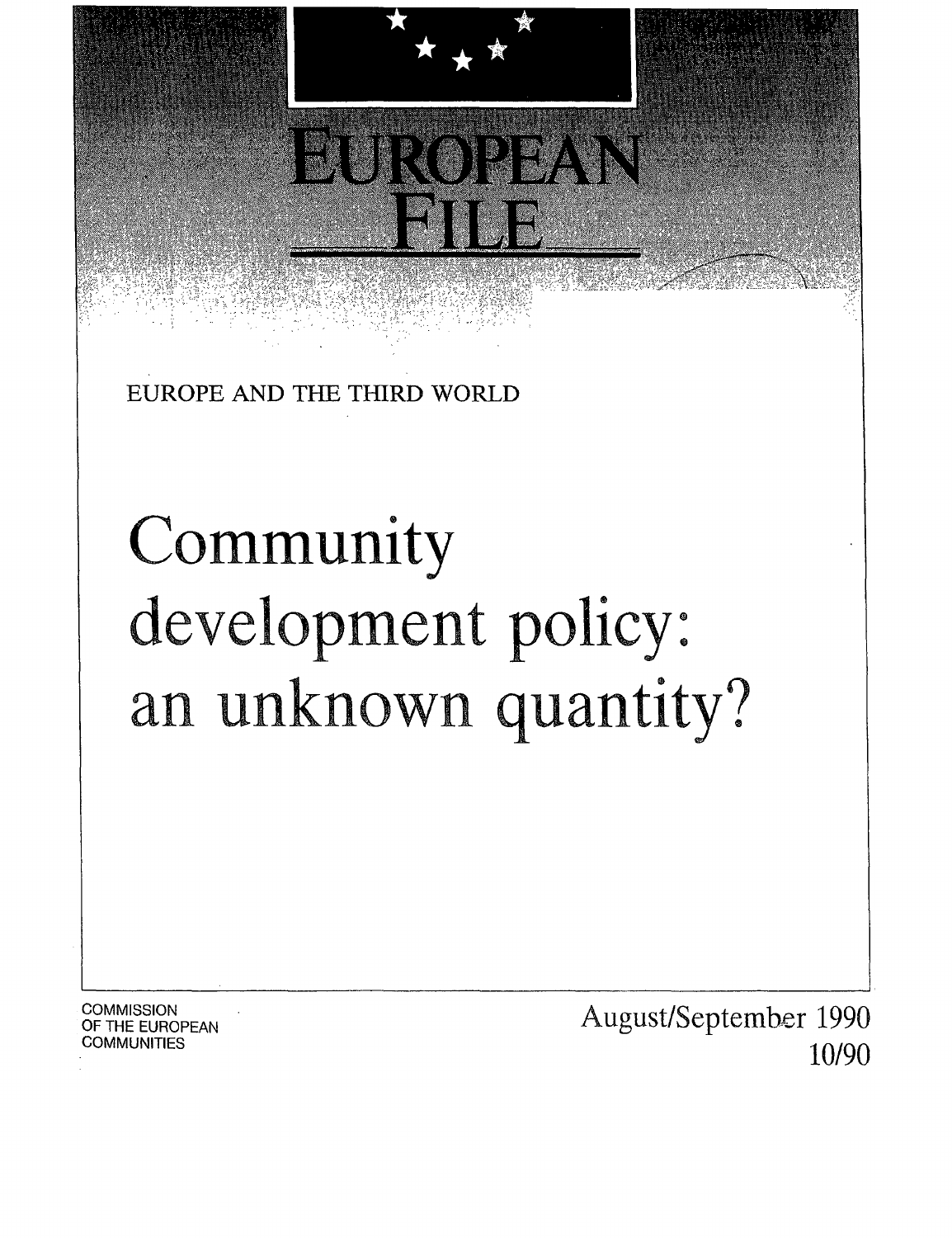

 $\mathcal{L}_{\mathcal{A}}$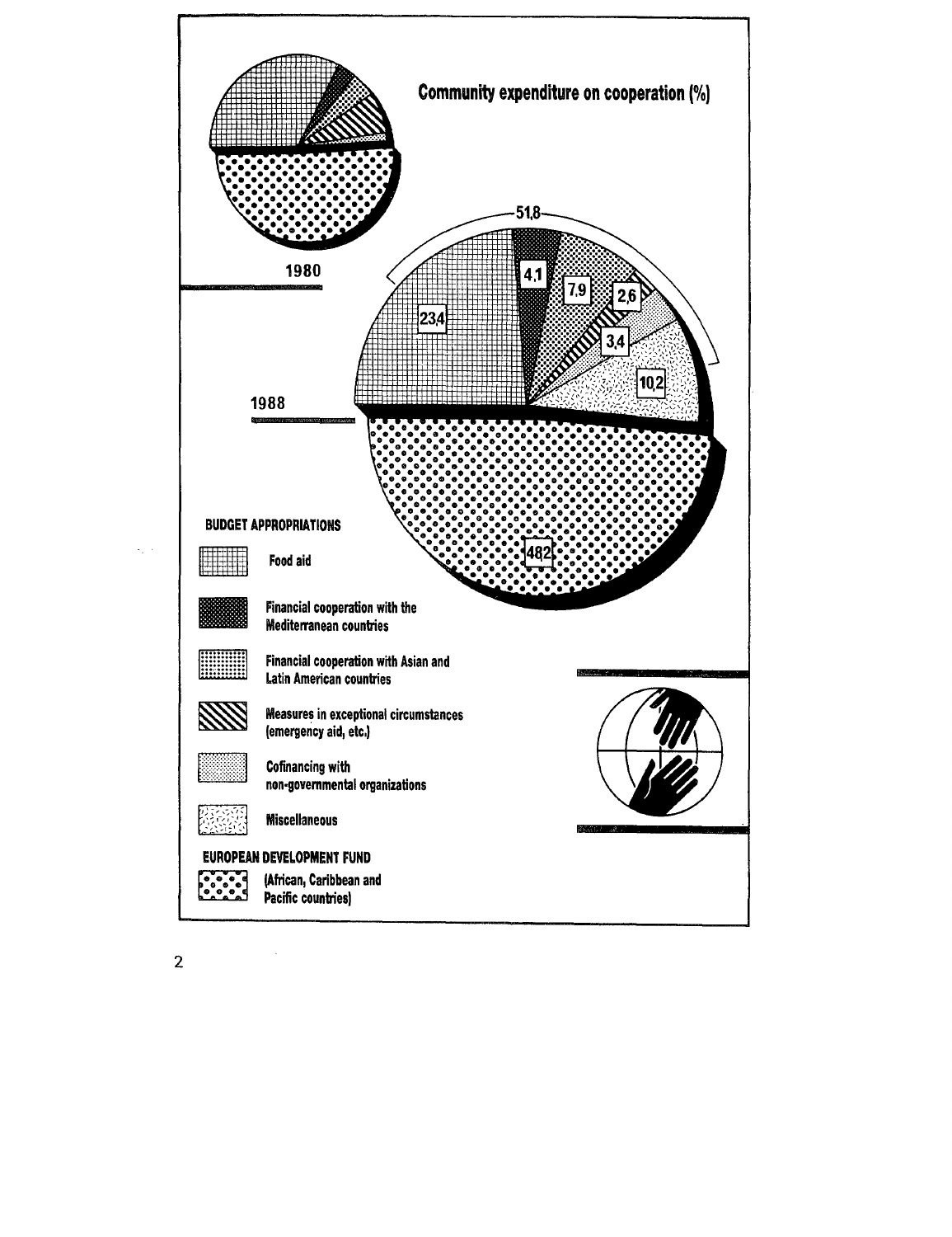pinion surveys in the Member States of the European Community have come up with two apparently contradictory conclusions: most Europeans believe that cooperation on the development of Third World countries is one of the fields in which the Community should be given greater responsibilities, but they know little about what the Community is doing for the Third World, or if they do, they have a low opinion of it. They favour a more European approach to relations with the South, but they think so poorly of what the Community is actually doing in this field that they put more confidence in other forms of aid (bilateral, multilateral, non-governmental organizations, etc.).<sup>1</sup>

It is commonly forgotten that:

- $\Box$  the Community has been actively involved in giving development aid ever since its inception. Under the provisions of the Treaty of Rome the first European Development Fund was established in 1958. The first cooperation agreement was signed in Yaounde in 1963 with 18 African countries following their independence.
- $\Box$  Since then cooperation agreements have been negotiated by the Community with most of the developing countries in all the regions of the Third World: besides the Lomé Convention, which involves 69 African, Caribbean and Pacific countries, there are the agreements with the countries of the southern Mediterranean, with the Gulf countries, with the countries of the Andean Pact and of Central America, with the Asean countries and with many other countries of Latin America and Asia.
- $\Box$  Besides these agreements, the Community has equipped itself with various aid instruments which enable it, among other things:
	- e To encourage the trade of the countries of the South, through the Community system of generalized preferences and through trade promotion activities.
	- To promote rural development and regional integration.
	- To combat food shortages, through a food-aid policy.
	- To assist in emergencies (famine, disasters, etc.).
	- @ To promote small development projects, through non-governmental organizations, etc.

Similarly, though Europeans usually know that the Community devotes large sums of money to agriculture, they are not aware that the amounts allocated for

 $<sup>1</sup>$  This file replaces our No 15/87. Manuscript completed in April 1990.</sup>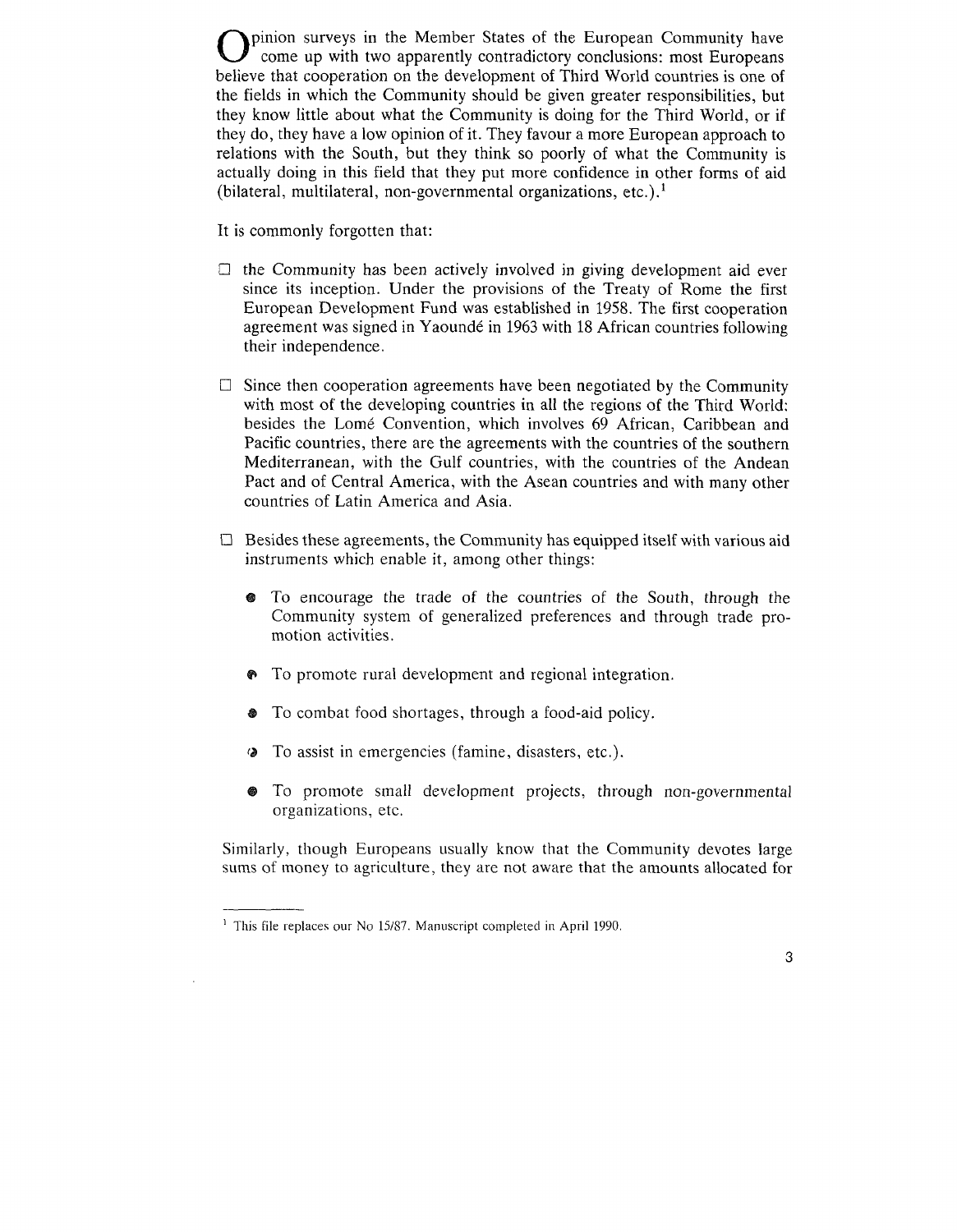development aid are far from negligible, representing the fourth heading for Community expenditure: 5.3% of the total, compared to a maximum of 3.3% in the national budgets of Member States.

Besides the lack of information on Community development policy, the surveys show a very hazy understanding of the motivation for that policy and for the various cooperation policies. The moral and humanitarian imperative is widely mentioned, but North-South interdependence is still not properly understood.

- $\Box$  The importance of economic and financial links between the Twelve and the developing countries is rarely taken into account. People realize that the Third World needs Europe, but they rarely imagine that the opposite is equally true: that Europe's economy needs the raw materials and markets of the South.
- $\Box$  Likewise the need to narrow the gap between the rich and poor countries, in order to preserve peace in the world, is still not appreciated by most people as the principal justification for North-South cooperation.

For this ultimately is the foundation of the policy to which the Community is committed. Its aim is not only to enhance Europe's economic potential and ensure its prosperity, but also to contribute to stability and peace in the world. It is hardly necessary to add that the new responsibilities devolving on the Community as a result of the changes in Central and Eastern Europe do not take the place of its responsibilities *vis-a-vis* the South: both sets of duties are to be fulfilled together.

# **Community development cooperation in figures**

- 0 *How much does the Community spend on development aid?* 
	- e In 1988 the money (payments) channelled by the Community into development aid amounted to ECU 2 240 million,<sup>1</sup> of which 1 040 million came from the Community budget and 1 200 million from the European Development Fund, which is outside the budget and financed by contributions from the Member States.
	- This figure, though representing a significant share of Community expenditure, is still a relatively small proportion (5.67% in 1988) of public aid worldwide. But it is 13.7% of global aid from the Twelve (bilateral and multilateral aid).

<sup>&</sup>lt;sup>1</sup> ECU 1 (European currency unit) = about UKL 0.72 or IRL 0.76 or USD 1.22 (at exchange rates current on 30 June 1990).

<sup>4</sup>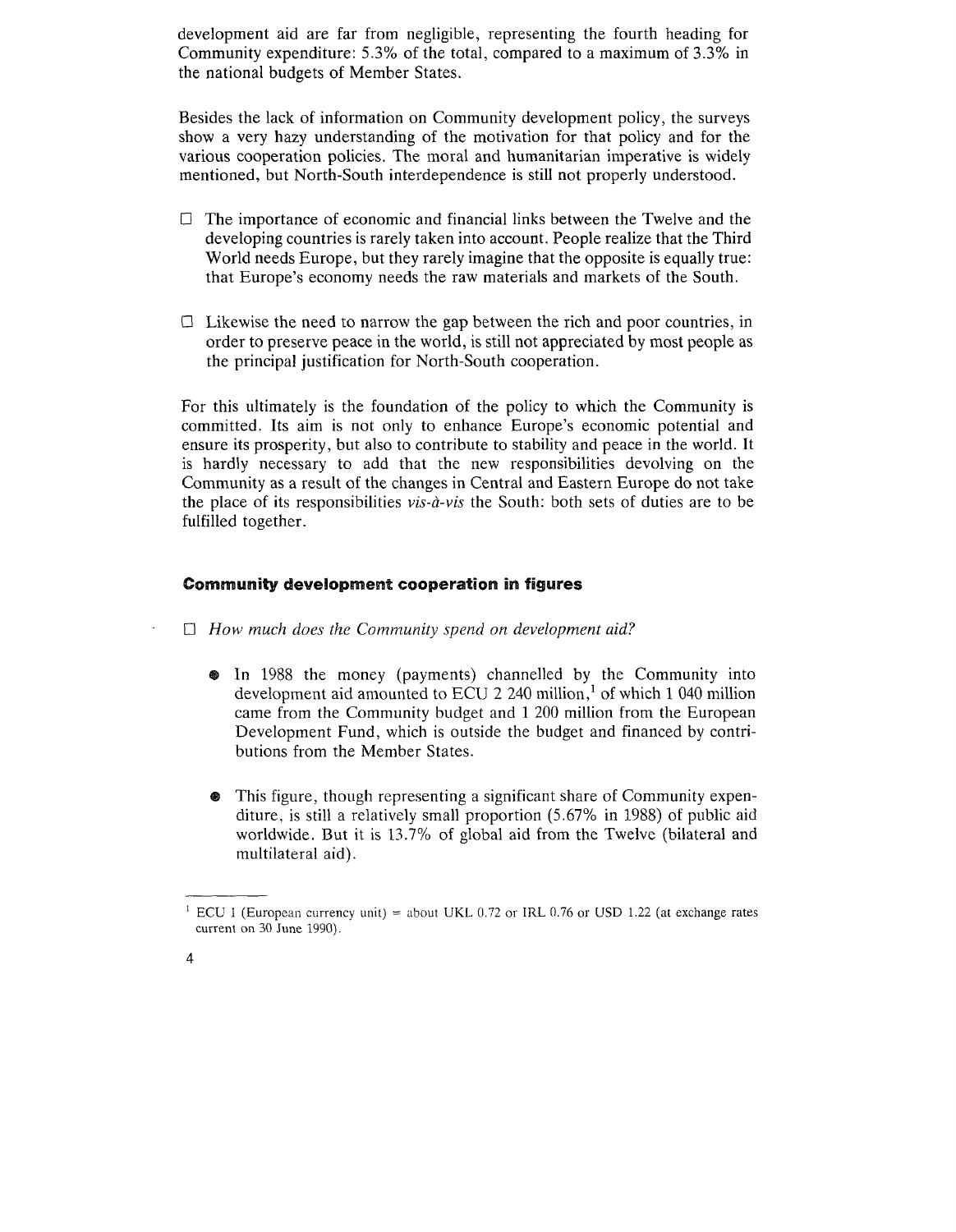# □ *Community and Member States: what is the Twelve's global effort?*

- e If all aid from the Community and the Member States is taken into account, the Twelve are the principal source of public development aid. It provided 47% of total aid in 1988, outstripping the United States of America (20%) and Japan (17 .8%). The proportion of national wealth (GNP) devoted to development cooperation is also higher in Europe: an average of 0.5% in 1988, compared with 0.21% in the USA and 0.32% in Japan.
- e These figures are enough to show the decisive policy role which Europe can play in regard to aid for Third World development, provided Community policy and bilateral policies work together.
- 0 *Who are the recipients of Community aid?* 
	- e Sub-Saharan Africa is, and has always been, the principal beneficiary of Community aid (57% in 1988). African countries constitute the majority of the ACP States which have signed the Lome Conventions and receive most aid from the European Development Fund; they also get significant support in other ways, particularly through food aid.
	- It should be noted that:
		- Black Africa, because of its underdeveloped state, is the first priority for most donors  $-$  though not always in such a marked fashion.
		- There are countries in other regions which figure among the 17 main beneficiaries of Community  $aid -$  countries such as India, Thailand, Egypt, Bolivia and Bangladesh.
- 0 *What is Community aid used for?* 
	- e Community aid consists essentially (97%) of grants rather than loans. The approach is decidedly more liberal than that of indastrialized countries in general.
	- Most of the grants are allocated to development projects or programmes. Food aid, however, is still a significant element, though decreasing as a share of the total (23% in 1988).
	- There is aid for projects in all aspects of economic and social development, but agricultural and rural development predominates, accounting for more than 50% of sectoral allocations.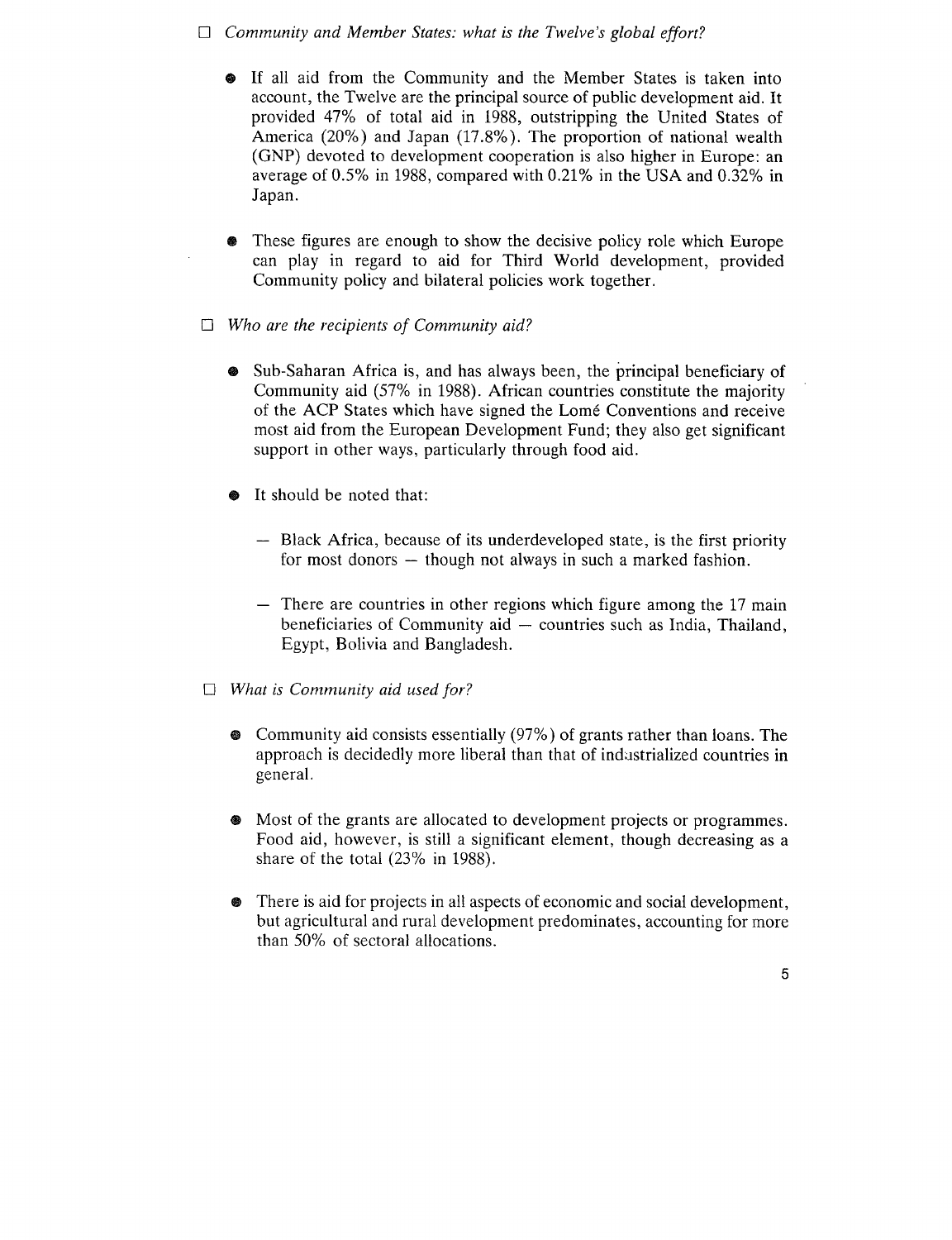# **African, Caribbean and Pacific countries: the lome policy**

Though the Community's development cooperation policy extends to all of the Third World, the Lomé policy is still its best-known aspect, no doubt because it is the oldest and most complete.

- $\Box$  The first Lome Convention was signed in the Togolese capital in 1975, between the European Community after its first enlargement and 46 African, Caribbean and Pacific (ACP) countries. This agreement followed from the two Yaounde Conventions which since 1963 had governed cooperation links between the original Community of Six and 18 States (African countries and Madagascar). The first EEC-ACP Convention did, however, represent a major change in Community cooperation policy, by virtue of the number of partners involved as well as of the major innovations it contained.
- $\Box$  This Convention was renewed for the fourth time in December 1989. It now involves 69 ACP countries, among them all of sub-Saharan Africa, including Namibia. While the preceding conventions were concluded for periods of five years, Lome IV will run for 10 years: confirmation, if such were needed, of the permanence of the EEC-ACP relationship.

Each convention brought improvements and additions to the preceding one, but the essential characteristics of the original  $-$  often referred to as a unique example of North-South cooperation  $-$  have been preserved:

- $\Box$  The security of cooperation links based on a system of rights resulting from a freely negotiated contract.
- $\Box$  The collective nature of the contract concluded between two sets of countries, which rules out discrimination of a political nature between members of the group. This is a truly 'non-aligned' form of cooperation.
- $\Box$  The establishment of common institutions which provide for permanent dialogue between the partners: a Joint Assembly, in which members of the European Parliament meet with representatives of the ACP countries, an EEC-ACP Council of Ministers and a Committee of Ambassadors.
- $\Box$  Finally, and most importantly, a global approach to cooperation, which means that the ACP countries have at their disposal a very wide range of instruments for promoting trade (trade cooperation), guaranteeing export earnings from raw materials (the systems known as 'Stabex' and 'Sysmin'), and  $-$  of course - the financial instruments for supporting development projects and programmes in the various sectors of economic, social and cultural life.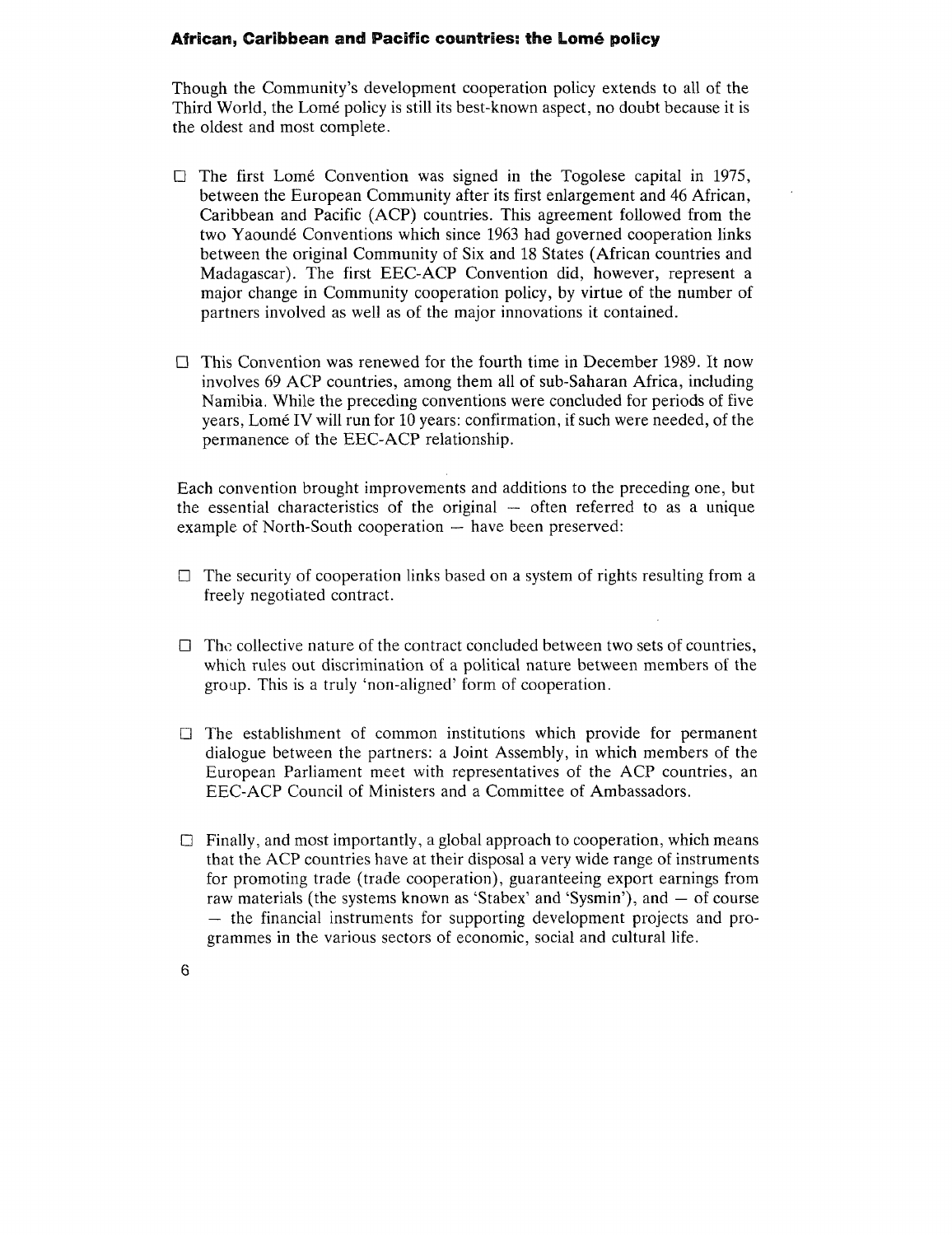

7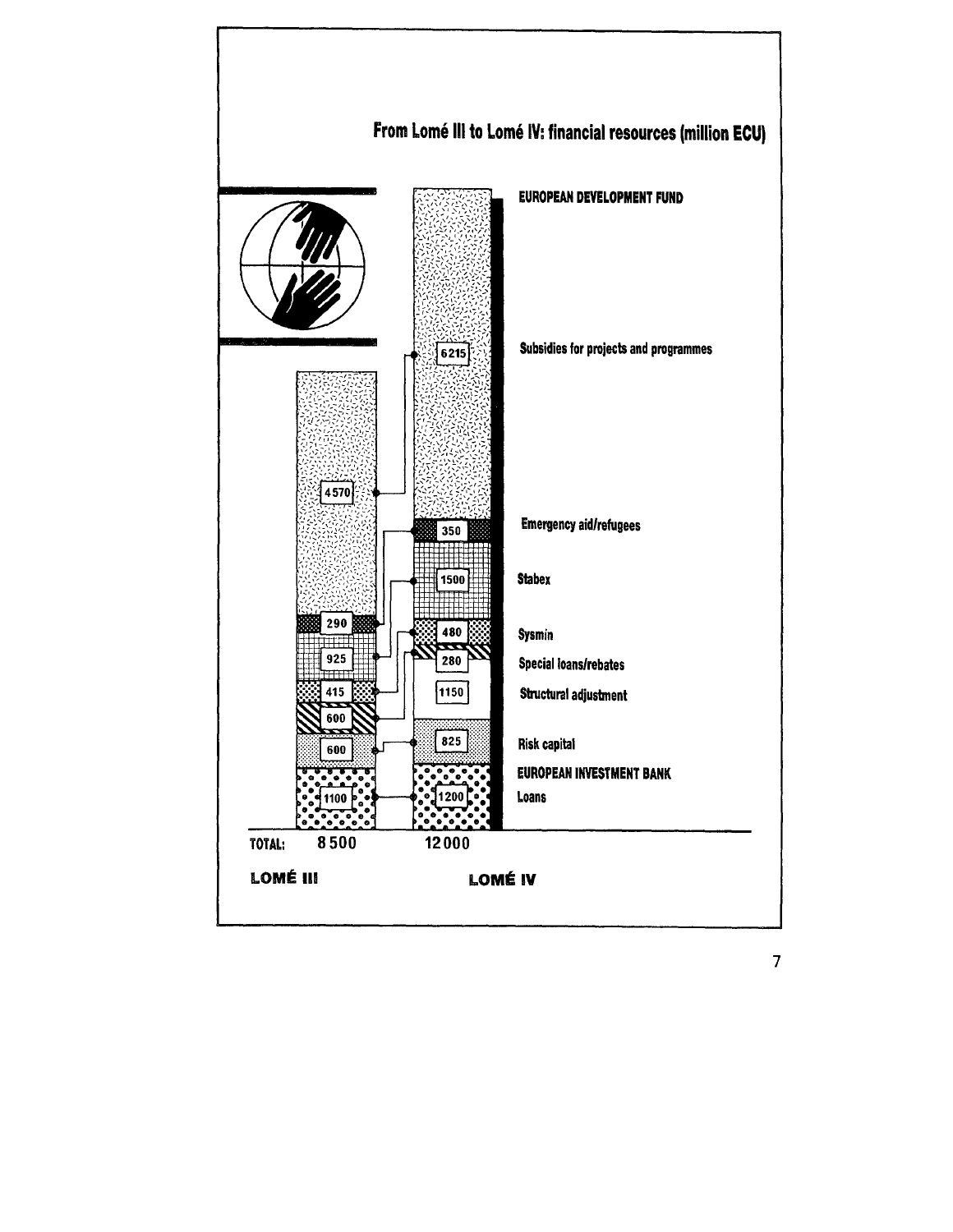#### *The fourth Lome Convention (1990-2000)*

- D The Convention is geared once again to *long-term development.* The key role of rural development is confirmed. A new emphasis is put on problems of demography and the environment. There is also a particular insistence on the promotion of small businesses and of private investment.
- D To the existing instruments has been added a *new mechanism,* with special funding of ECU 1 150 million, for rapid economic assistance. This will enable the Community to help preserve social stability and make an original contribution to the structural adjustment policies which are needed.
- $\square$  The new Convention has a budget of ECU 12 000 million for the period 1990-95, a nominal increase of 40% on Lome III. 90% is to consist of grants and the remaining 10% of European Investment Bank loans and risk capital.
- $\Box$  The opening of the Community's market to exports from the ACP countries is consolidated and extended under Lome IV (more than 99% of ACP exports already had free access to the Community). The stabilization systems for export earnings (Stabex and Sysmin) are reinforced.

# • **From the Mediterranean to Asia and Latin America: a network of agreements**

Lome policy is only a part of Community cooperation policy. Year after year the Community has woven together a network of agreements which now covers most of the countries of the South. The 'collective' approach which characterizes EEC-ACP relations has not been possible in all cases, but the Community has tried everywhere to foster that approach and to encourage regional cooperation.

D *The Mediterranean* 

The first agreements go back to the 1960s, but it was from 1975 onwards that the Community, in the framework of a global approach to its relations with the countries of the Mediterranean basin, negotiated agreements with most of the countries of the region  $-$  particularly with those of the Maghreb (Algeria, Morocco, Tunisia) and Mashreq (Egypt, Jordan, Libya, Syria) and with Israel.

Like the Lomé Convention, these agreements combine trade cooperation with financial and technical cooperation, with the aim of maintaining the trade flow between these countries and the Community  $-$  their principal market  $-$  and, at the same time, developing their economic potential. The agreements were concluded for an indeterminate period, with the amounts available for financial aid being fixed by protocols lasting five years: for the period 1986-91 the amount is ECU 1 618 million.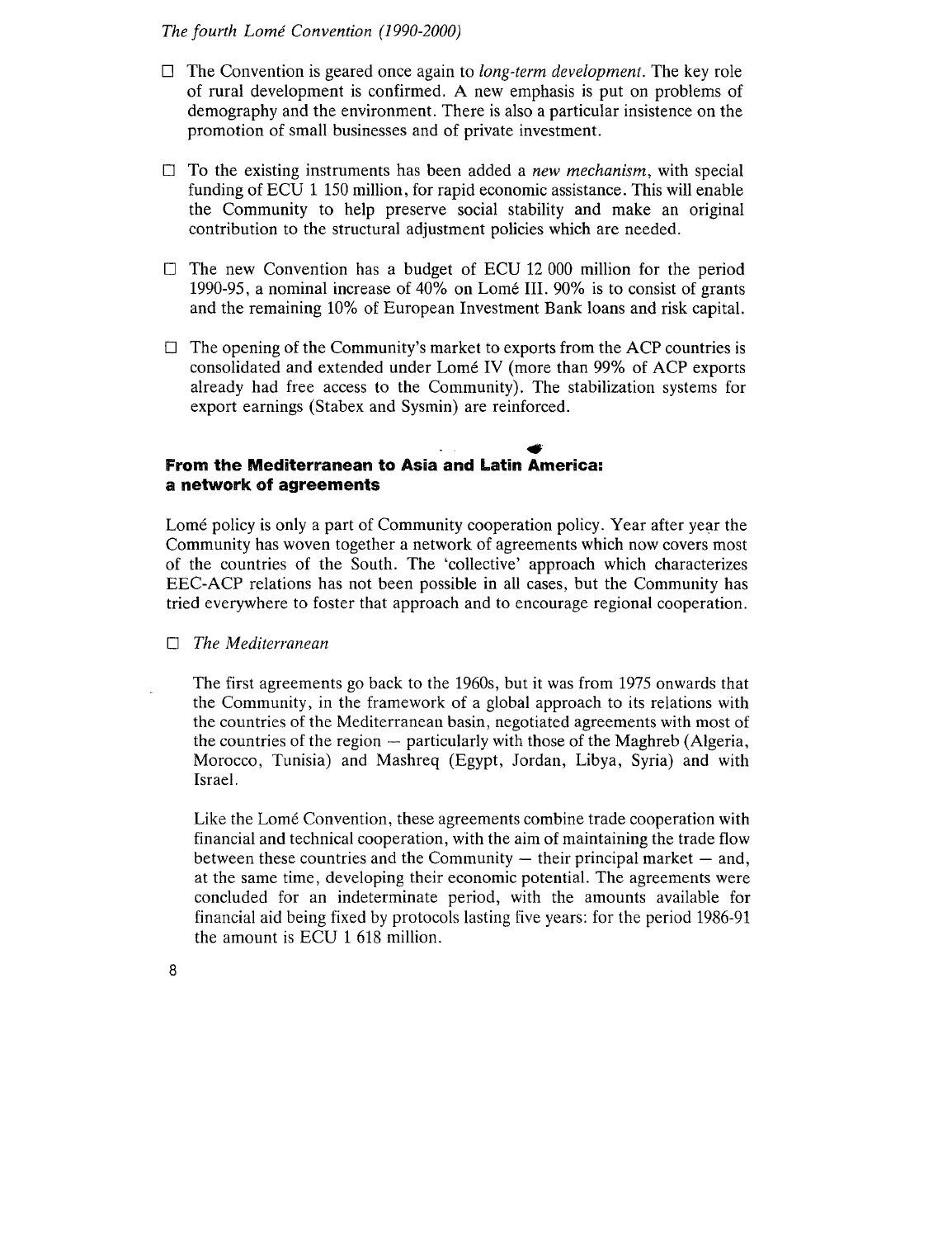With new protocols about to be concluded, the Community is preparing to redefine its Mediterranean policy. Because of geographical proximity and the intensity of all kinds of trade, the stability and prosperity of the Mediterranean basin are key factors for the Community's own stability and prosperity. This policy 'renewal' should be based particularly on:

- stepping up external financing, especially private financing, and reducing indebtedness;
- more sustained measures to promote food self-sufficiency, training and regional integration.

# 0 *The Arab world*

Apart from its agreements with the Arab countries bordering on the Mediterranean and with those which are parties to the Lome Convention (Djibouti, Mauritania, Somalia, Sudan), the Community concluded in 1984 a nonpreferential framework agreement with North Yemen, which also benefits from certain Community aid programmes, and in 1988 an agreement with the Gulf Cooperation Council (Saudi Arabia, Kuwait, Qatar, United Arab Emirates, Oman and Bahrain). The latter is a trade agreement  $-$  nonpreferential at this stage  $-$  and a cooperation accord covering in particular industry, agriculture, energy and investment promotion.

In a wider context, a 'Euro-Arab dialogue', in which all the countries of the Arab League participate, was launched in May 1976. Despite progress on many aspects of economic cooperation, the enterprise ran into trouble over the difficulty of agreement on the delicate questions of the Middle East. In 1989, however, new meetings were held in order to get this great project under way again.

#### 0 *Asia and Latin America*

Though the Community first developed a partnership of neighbours with Africa and the countries of the Mediterranean, it quickly established its cooperation policy on a worldwide basis. It was in 1972 that the European Council for the first time proclaimed the need for a global cooperation policy on a world scale.

This was realized in the form of various new instruments (see below) and by the extension of cooperation agreements to Asia and Latin America. The big growth of agreements in these two zones came in the 1980s:

m *Asia:* in the 1970s, the first trade agreements with India, Pakistan and Bangladesh. In the 1980s, cooperation agreements with India and Pakistan and the first regional cooperation agreement with the Asean countries

9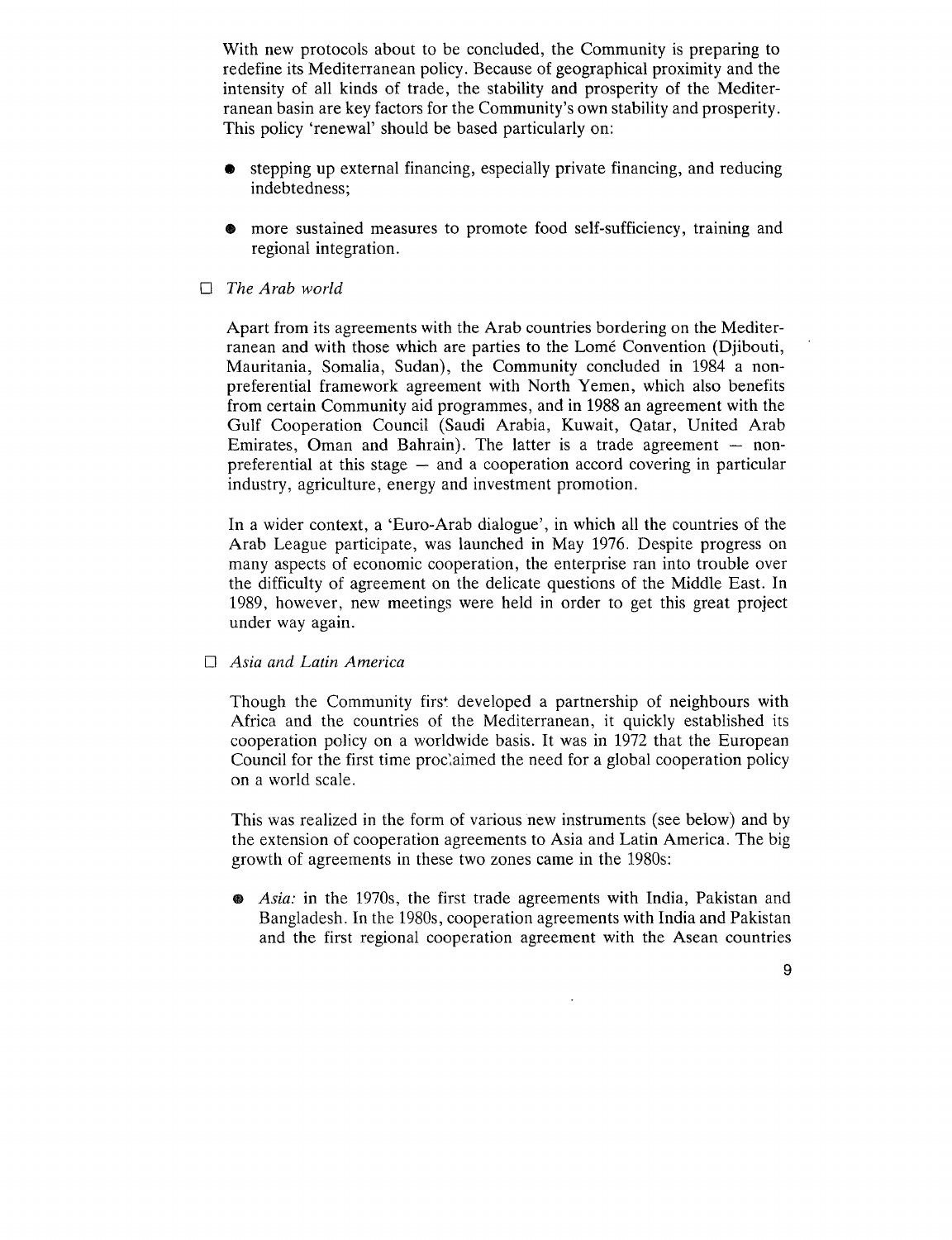(Brunei, Indonesia, Malaysia, Philippines, Singapore, Thailand). In 1985, a framework cooperation agreement with China.

Latin America: after the strictly commercial agreements concluded with certain countries in the 1970s, there were framework cooperation agreements with Brazil (1982), the Andean Pact countries (Bolivia, Colombia, Ecuador, Peru, Venezuela  $-$  1983), the countries of Central America (Costa Rica, Guatemala, Honduras, Nicaragua, Panama and El Salvador  $-$  1985) and Argentina (1990).

There are variations in these framework agreements, but they are all of the same type: they do not provide for trade preferences, but aim to promote trade and establish cooperation in various economic, scientific and technical sectors. The cooperation provided for is an evolving thing: new ways for it to be applied can emerge from the continuous dialogue in the joint committees. There are no provisions for financial aid, but this can none the less be granted to some of the countries under various Community programmes.

# **A whole range of instruments**

Apart from the contractual arrangements instituted by the various agreements, a range of instruments which the Community itself has established is available to it for development cooperation.

- 0 *Trade promotion.* Since 1971 the Community has applied a system of generalized preferences for Third World countries, which gives their products access to the European market free of customs duty or at reduced duty. This regime has of course been regularly revised and improved. The EEC also finances trade-promotion activities to enable the countries concerned to take proper advantage of the possibilities of the European market.
- 0 *Raw materials.* The Community and its Member States participate actively in the many meetings under the aegis of Unctad (United Nations Conference on Trade and Development) aimed at concluding international agreements on raw materials. We know that, for want of consensus between the producing and consuming countries, this multilateral approach  $-$  though indispensable  $-$  has not produced the expected results. The Community has had to fall back on partial solutions, such as Stabex for the ACP countries; in 1986 it decided to apply a similar system for less-developed countries which are not members of the ACP group.
- $\Box$  *Security of food supply.* Food aid is a traditional instrument of Community assistance. It can be given to any developing country, regardless of cooperation agreements, provided the country has a structural food shortage or has to cope with an emergency. However, in recent years the Community has reoriented its activity, with the principal aim of better integrating food aid with the development of the recipient countries' own food production.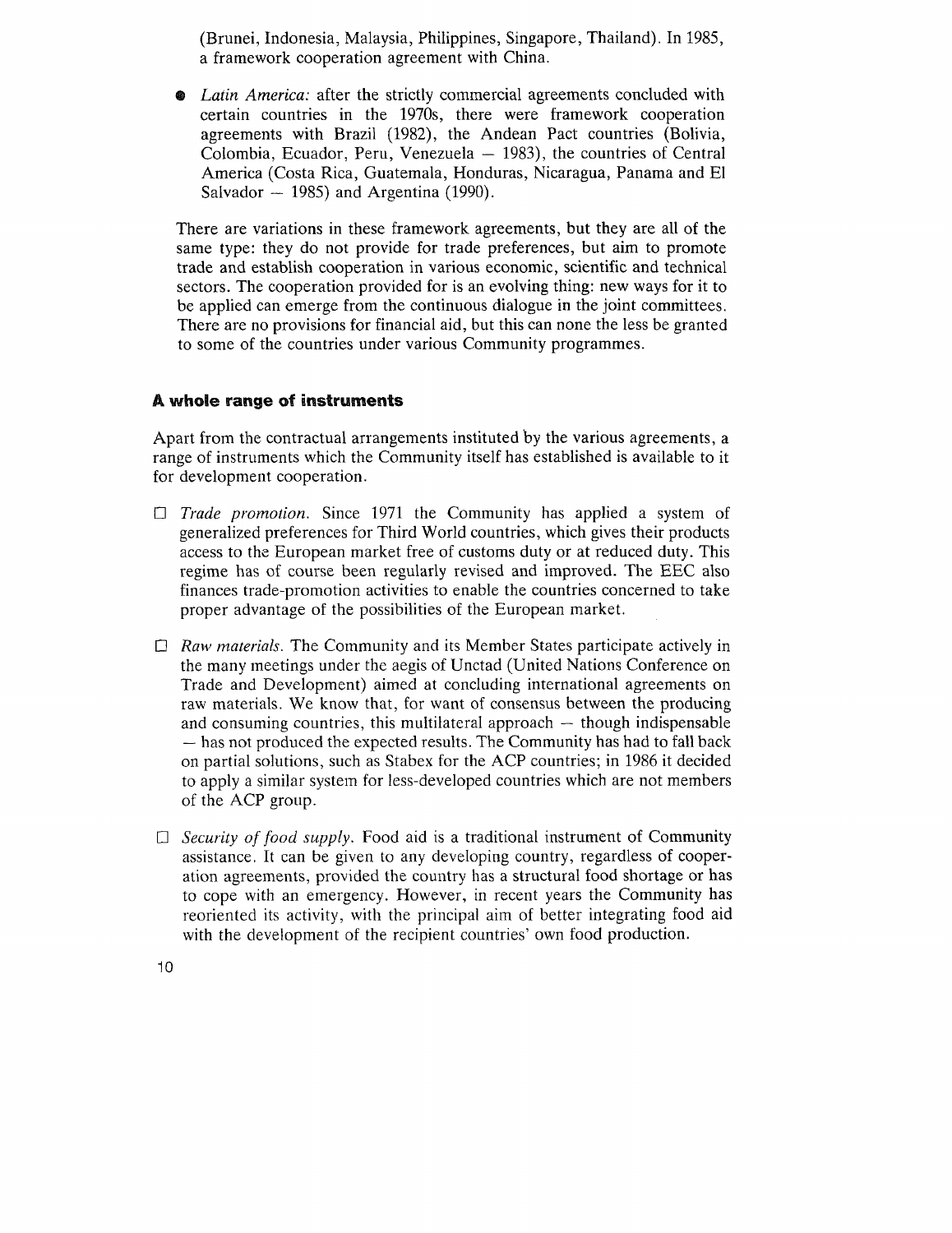- $\Box$  *Emergency aid.* The EEC has a special budget which enables it to intervene rapidly in all disaster situations (natural disasters, famines, conflicts) to bring help to the stricken people. Community action, coordinated with that of Member States and assisted operationally by various humanitarian organizations, enables thousands of lives to be saved every year.
- $\Box$  *Cooperation with non-governmental organizations (NGOs)*. This is not confined to emergency aid. It also applies to the development activities of NGOs 'on the ground' in the Third World, as well as to programmes of development education in Europe. With a budget of ECU 90 million in 1980, the Community is a partner of prime importance for the NGOs.
- 0 *Rural development and regional integration.* For countries that have concluded with the Community agreements not including financial aid, provision has been made for a special budget to finance projects in two priority areas: rural development and regional integration. This is the framework within which the EEC implements its development programmes in Asia and Latin America.
- 0 *Industrial cooperation.* This subject is covered in all cooperation agreements. An *ad hoc* instrument was created in 1988, known as the 'Cheysson facility', the aim of which is to give financial support to *joint ventures* between European firms and firms from Asia, Latin America and the Mediterranean countries **III**

\* \* \*

*For further information:* 

 $-$  The Europe-South dialogue

- The Europe-South dialogue in practice

two documents published by the Commission of the European Communities (Information Development Division of the Directorate-General for Information, Communication and Culture).